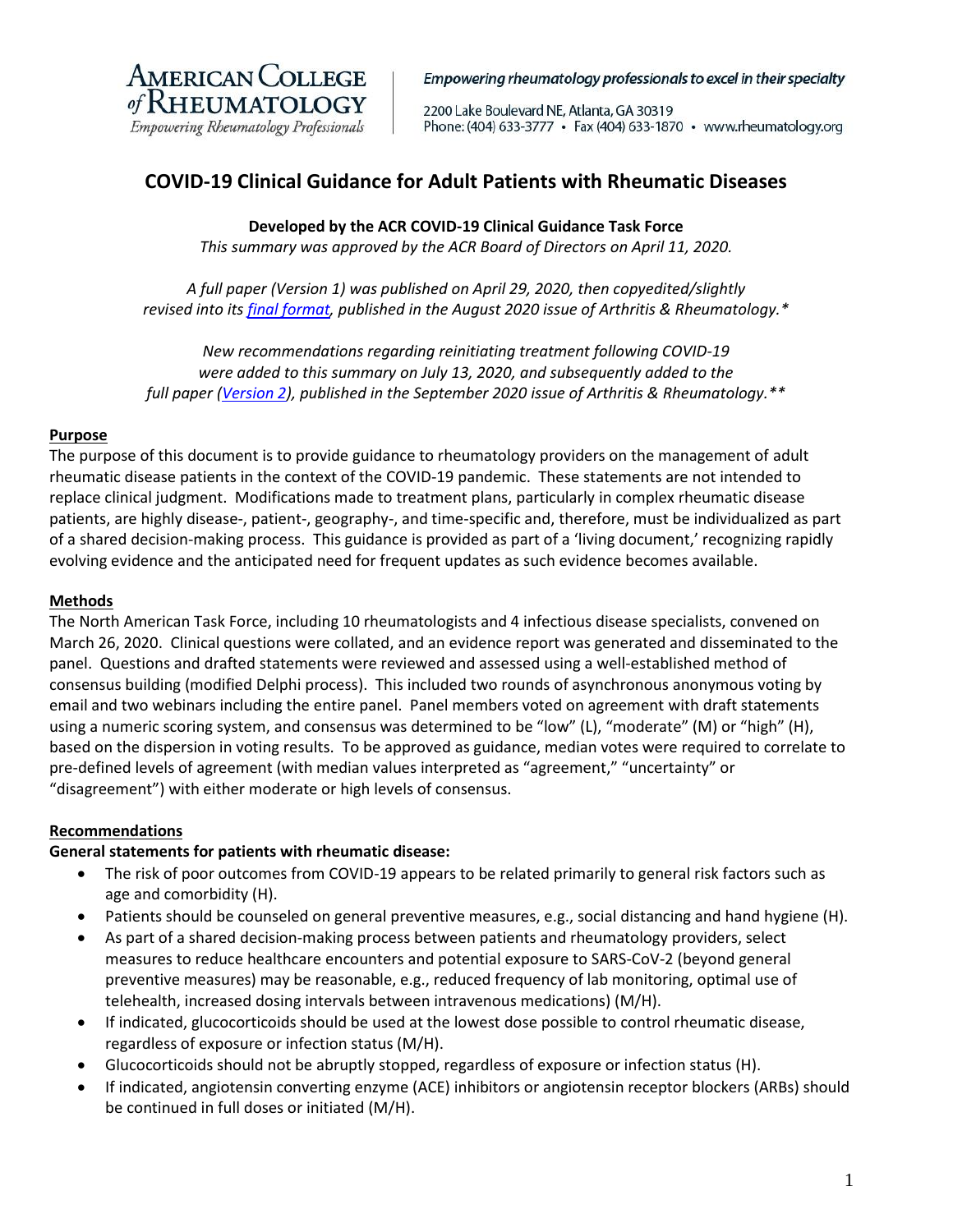

Empowering rheumatology professionals to excel in their specialty

2200 Lake Boulevard NE, Atlanta, GA 30319 Phone: (404) 633-3777 • Fax (404) 633-1870 • www.rheumatology.org

# **Ongoing treatment of stable patients in the absence of infection or SARS-CoV-2 exposure:**

- Hydroxychloroquine or chloroquine (HCQ/CQ), sulfasalazine (SSZ), methotrexate (MTX), leflunomide (LEF), immunosuppressants (e.g., tacrolimus, cyclosporine, mycophenolate mofetil, azathioprine), biologics, Janus kinase (JAK) inhibitors and non-steroidal anti-inflammatory drugs (NSAIDs) may be continued (this includes patients with giant cell arteritis with an indication, in whom IL-6 inhibitors should be continued, if available) (M/H).
- Denosumab may still be given, extending dosing intervals to no longer than every 8 months, if necessary to minimize healthcare encounters (M).
- For patients with a history of vital organ-threatening rheumatic disease, immunosuppressants should not be dose-reduced (M).

# **In patients with SLE:**

- In newly diagnosed disease, HCQ/CQ should be started at full dose, when available (H).
- In pregnant women with SLE, HCQ/CQ should be continued at the same dose, when available (H).
- If indicated, belimumab may be initiated (M).

# **Treatment of newly diagnosed or active rheumatic diseases, in the absence of infection or SARS-CoV-2 exposure:** *Active Inflammatory Arthritis:*

- For patients well-controlled on HCQ/CQ, this disease-modifying anti-rheumatic drug (DMARD) should be continued, when available; when unable to access (including in patients with active or newly diagnosed disease), switching to a different conventional synthetic DMARD (either as monotherapy or as part of combination therapy) should be considered (M/H).
- For patients well-controlled on an IL-6 inhibitor, this DMARD should be continued, when available; when unable to access the agent, switching to a different biologic should be considered (M). The panel noted uncertainty regarding the use of JAK inhibitors in this situation.
- For patients with moderate to high disease activity despite optimal conventional synthetic DMARDs, biologics may be started (H). The panel noted uncertainty regarding the use of JAK inhibitors in this situation.
- For active or newly diagnosed inflammatory arthritis, conventional synthetic DMARDs may be started or switched (M).

• If indicated, low-dose glucocorticoids (≤10 mg prednisone equivalent) or NSAIDs may be started (M/H). *Other Rheumatic Diseases:*

- In patients with systemic inflammatory or vital organ-threatening disease (e.g., lupus nephritis or vasculitis), high-dose glucocorticoids or immunosuppressants may be initiated (M).
- In the context of a drug shortage due to COVID-19, new HCQ/CQ prescriptions for non-FDA approved indications should be avoided (H).

# **Ongoing treatment of stable patients following SARS-CoV-2 exposure (without symptoms related to COVID-19):**

- HCQ, SSZ, and NSAIDs may be continued (M/H).
- Immunosuppressants, non-IL-6 biologics, and JAK inhibitors should be stopped temporarily, pending a negative test result for COVID-19 or after 2 weeks of symptom-free observation (M). The panel noted uncertainty re: temporarily stopping MTX or LEF in this situation.
- In select circumstances, as part of a shared decision-making process, IL-6 inhibitors may be continued (M).